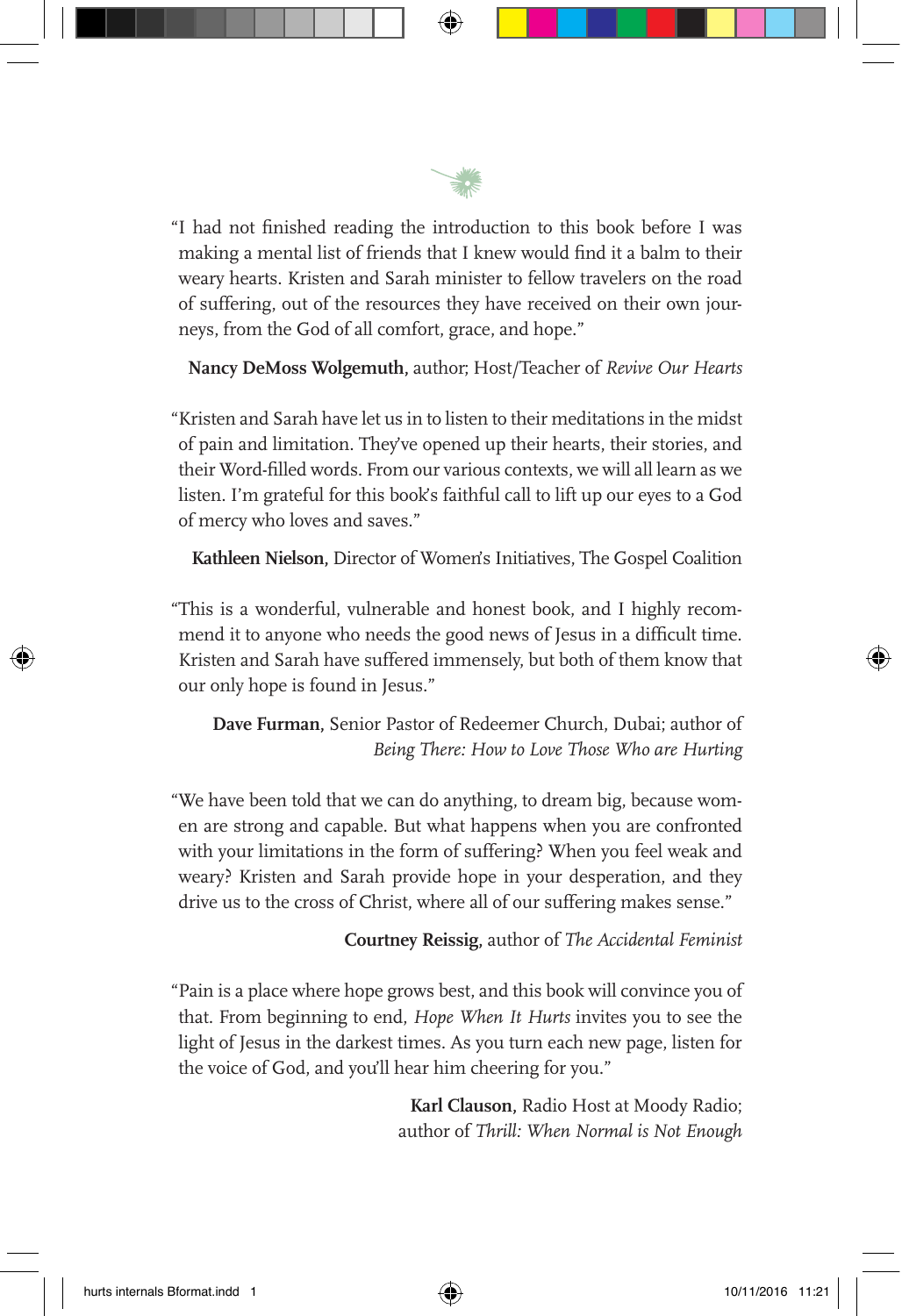"If you are in the midst of suffering, or someday will be (and that means us all), you will do well to read this book. I found myself moved, reflecting, and re-engaging with the truth of the gospel in the context of my own suffering. The whole book is full of empathy, a "coming alongside" tone, and insight for your soul."

**Josh Moody,** Senior Pastor, College Church, Wheaton

"In a style as comforting as a hand-delivered casserole, on pages as beautiful as the message you'll find written on each page, this book will drive you to the gospel again and again, lifting your eyes toward the only source of lasting hope. Keep your copy close—you'll find yourself running to it again and again."

**Erin Davis,** author of *Connected* and *Beyond Bath Time*

"Kristen and Sarah speak with fresh voices formed by their love of Scripture and their experience of walking with God through suffering. The faith and courage I've seen in them will overflow on you as you read this soothing and insightful book, giving you strength to stay the course even when you are tired of the battle."

> **Colin Smith,** Senior Pastor, The Orchard Church; President, Unlocking the Bible

"It's great to have a book written by people who are still in the thick of suffering, which shows us how to apply the gospel to our struggles so that we can persevere and also grow through them. Honest but not selffocused, this will be an invaluable resource to those in the midst of suffering and to those who seek to support and encourage them."

**Barbara Sherwood,** London Women's Convention Committee

"This isn't a collection of slogans and Christian jargon. It's biblical reflections from the heart of two women who have trusted Jesus in the hurts of their own lives. This is refreshingly honest, never condescending, never canned, and always gospel-focused."

**Dan DeWitt,** author of *Jesus or Nothing*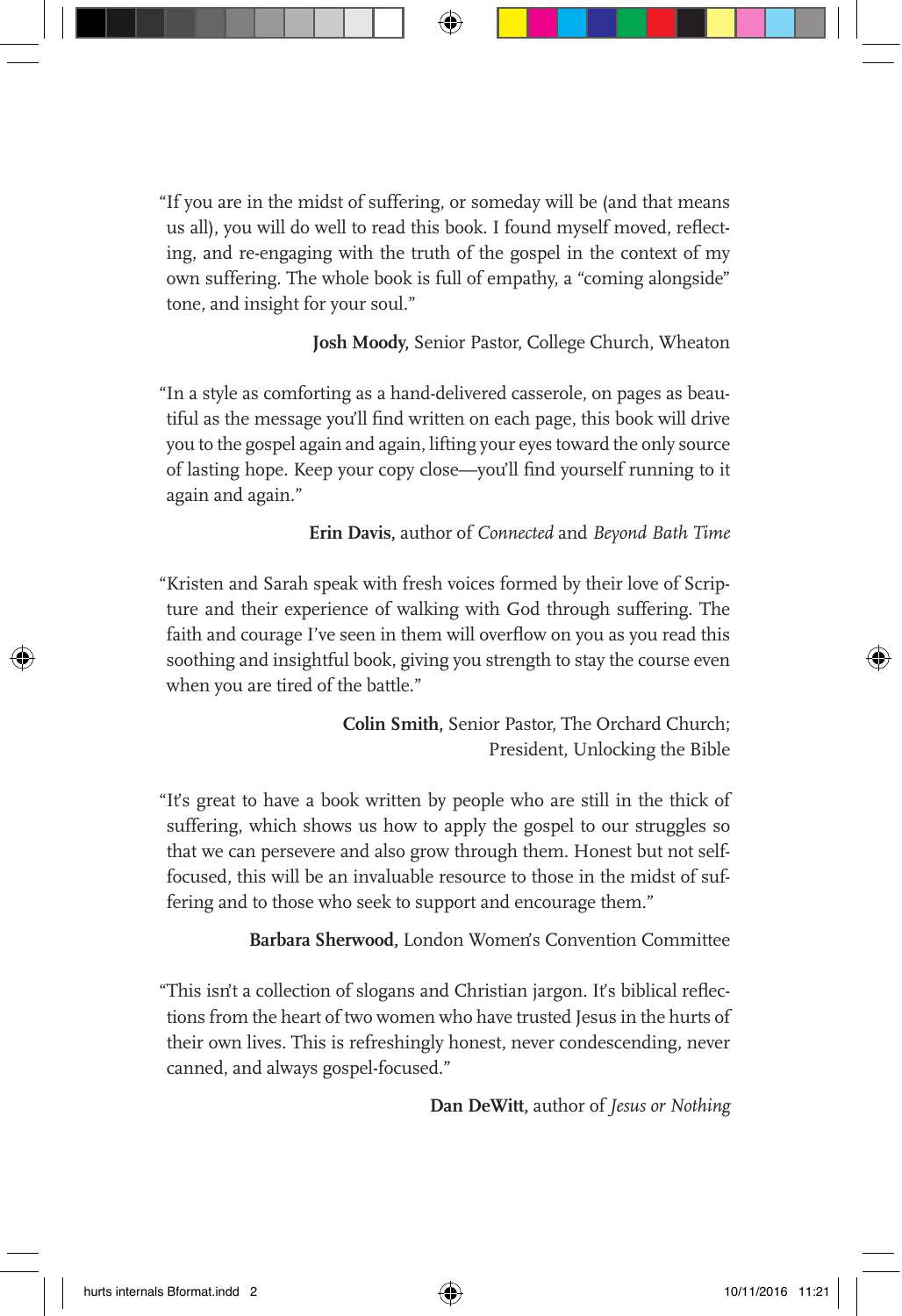KRISTEN WETHERELL & SARAH WALTON



BIBLICAL REFLECTIONS TO HELP YOU GRASP GOD'S PURPOSE IN YOUR SUFFERING

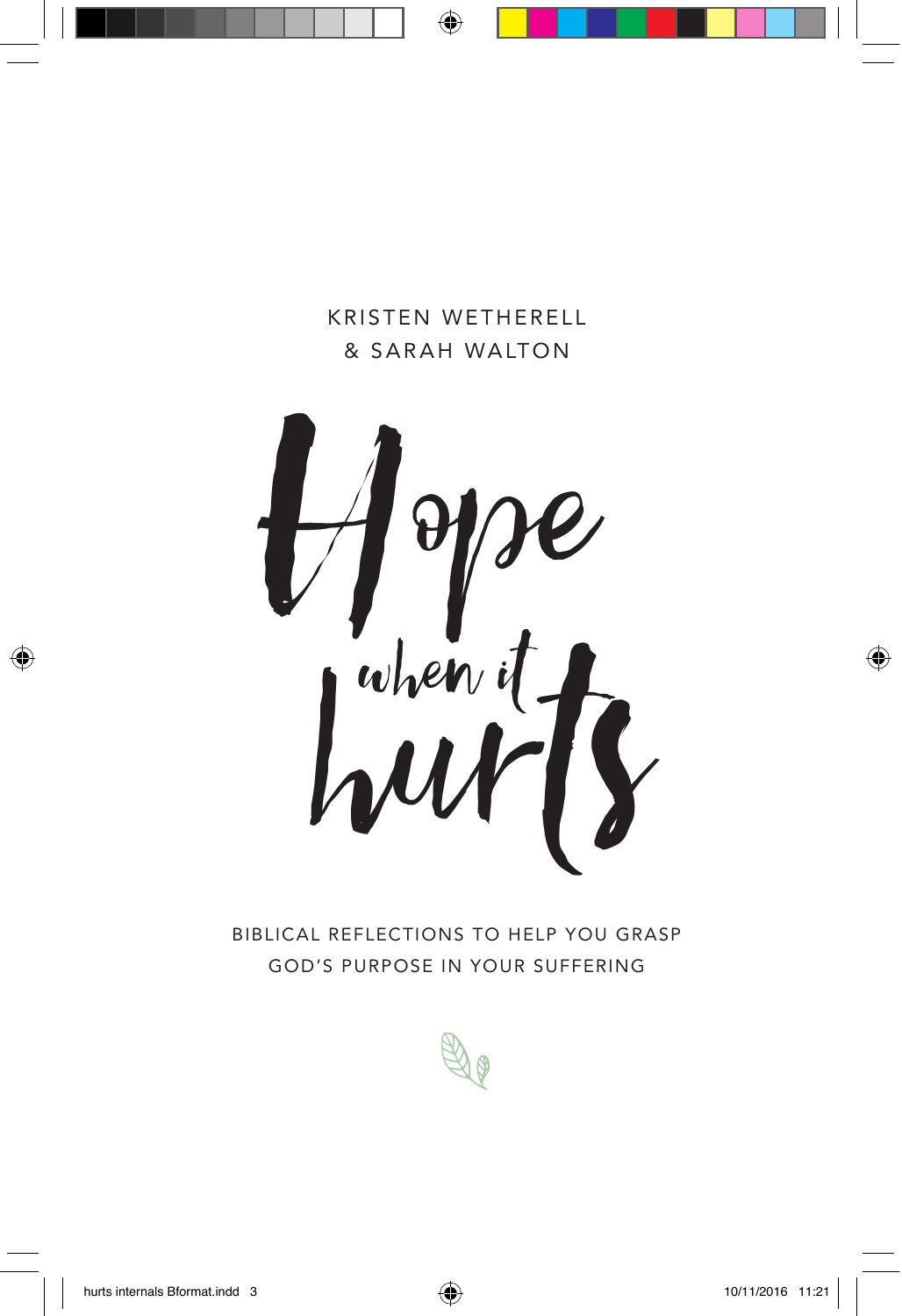Hope When It Hurts

© Kristen Wetherell / Sarah Walton / The Good Book Company, 2017

Published by: The Good Book Company

Tel (US): 866 244 2165 Tel (UK): 0333 123 0880 Email (US): info@thegoodbook.com Email (UK): info@thegoodbook.co.uk

Websites:

North America: www.thegoodbook.com UK: www.thegoodbook.co.uk Australia: www.thegoodbook.com.au New Zealand: www.thegoodbook.co.nz



Unless otherwise indicated, Scripture quotations are from The Holy Bible, English Standard Version (ESV), copyright © 2001 by Crossway, a publishing ministry of Good News Publishers. Used by permission. All rights reserved.

ISBN: 9781784980733

Design by André Parker

Printed in India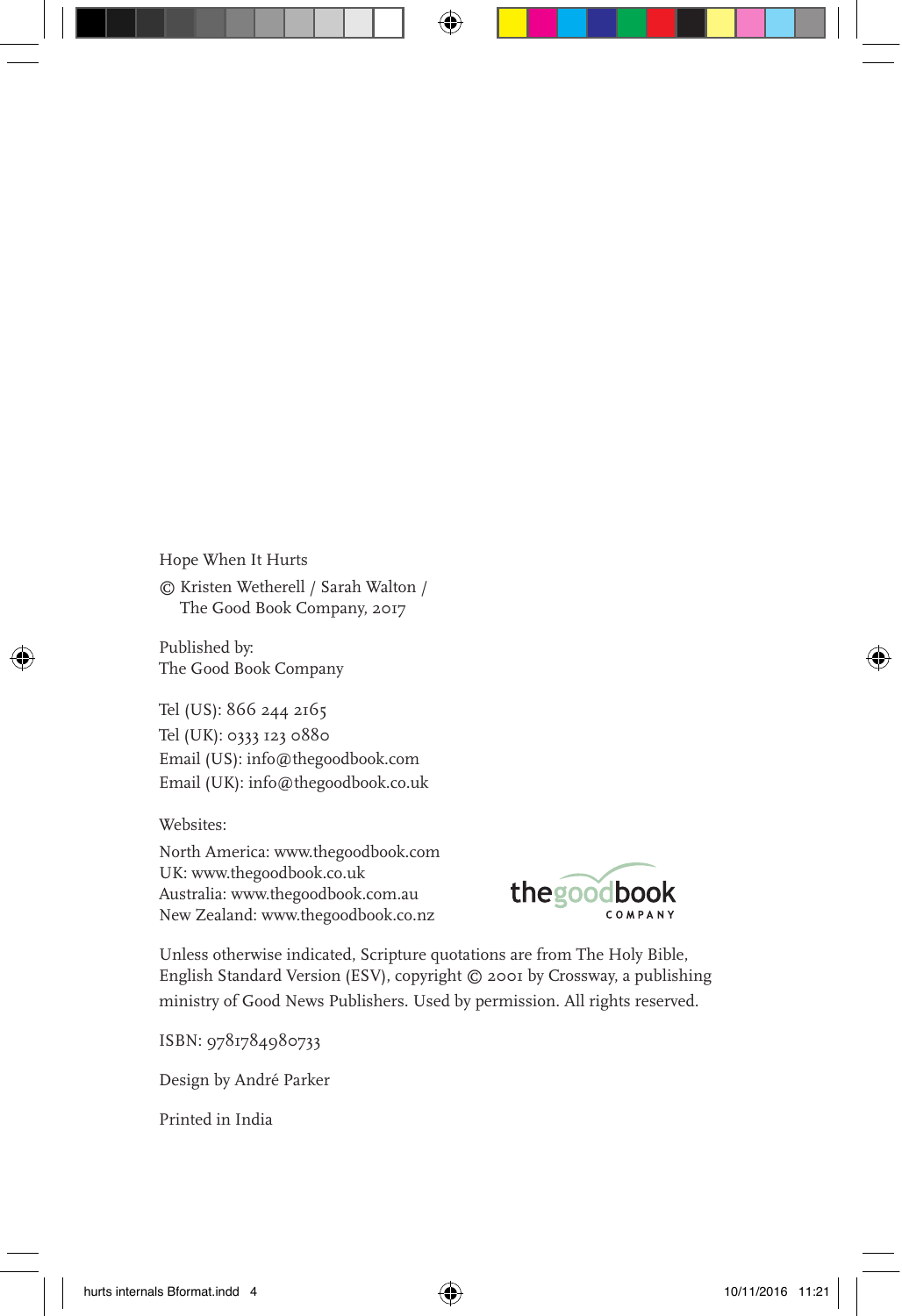Contents



| Foreword by Nancy Guthrie                       | 7       |
|-------------------------------------------------|---------|
| Introduction                                    | $_{II}$ |
| I: The Gospel Makes the Difference   Kristen    | I7      |
| 2: His Power in Your Weakness   Kristen         | 25      |
| 3: Affliction and Hardship   Sarah              | 33      |
| 4: When Feeling Crushed   Kristen               | 41      |
| 5: Greater Than My Pain   Sarah                 | 49      |
| 6: Peace Amid Confusion   Sarah                 | 55      |
| 7: The Detours of Life   Kristen                | 63      |
| 8: God's Silence in Our Storms   Sarah          | 71      |
| 9: The Not-Surprise of Persecution   Sarah      | 79      |
| 10: The Opportunity of Your Suffering   Kristen | 87      |
| II: Coming to the End of Yourself   Kristen     | 93      |
| 12: Beyond Bitter, Avoiding Numb   Sarah        | IOI     |
| 13: The Lonely Path to the Summit   Sarah       | 100     |
| 14: Never Without Purpose   Kristen             | II7     |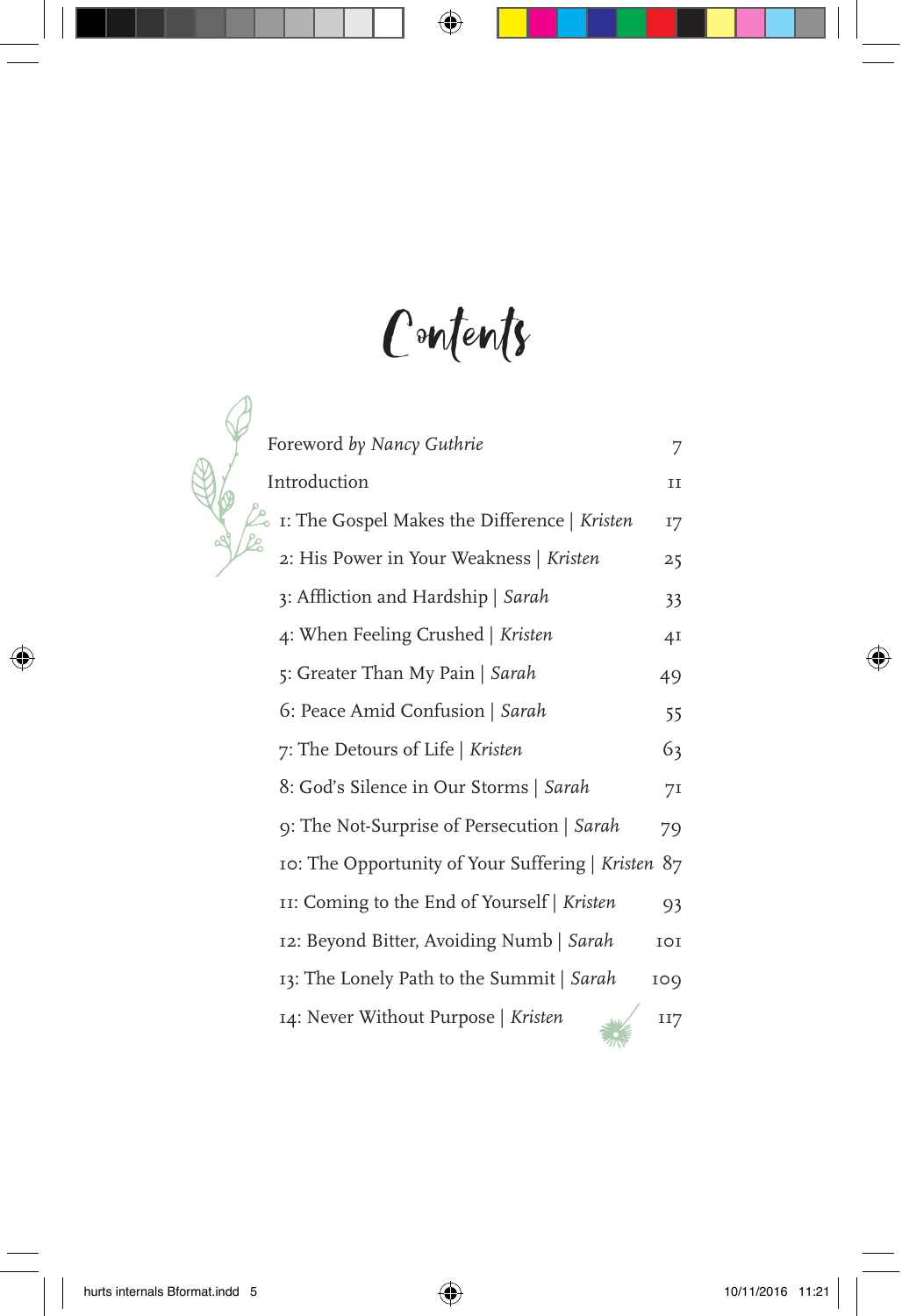| 15: How to Offer Real Comfort   Sarah                         | 125              |  |
|---------------------------------------------------------------|------------------|--|
| 16: How Suffering Can Change You<br>for the Better   Kristen  | 133              |  |
| 17: The Freedom of Not Being<br>in Control   Sarah            | I4I              |  |
| 18: God is the Great Gardener   Sarah                         | 149              |  |
| 19: Contentment in Crises: A Prayer   Sarah                   | 157              |  |
| 20: Fourteen Reasons to Praise God<br>in the Trials   Kristen | 165              |  |
| 21: Living for the Unseen   Sarah                             | 175              |  |
| 22: Not There Yet   Kristen                                   | т8т              |  |
| 23: A House Not Made with Hands   Kristen                     | 187              |  |
| 24: Invest Your Groans   Sarah                                | 193              |  |
| 25: He has Given Us the Spirit   Kristen                      | 20I              |  |
| 26: Good Soil for Growing Fruit   Sarah                       | 209              |  |
| 27: Resurrection Courage Right Now   Kristen                  | 2IQ              |  |
| 28: God Can Handle Your Emotions   Sarah                      | 227 <sub>6</sub> |  |
| 29: When God Doesn't Seem Good   Sarah                        | 235              |  |
| 30: You Will See Jesus   Kristen                              | 24I              |  |
| Acknowledgments                                               | 249              |  |
|                                                               |                  |  |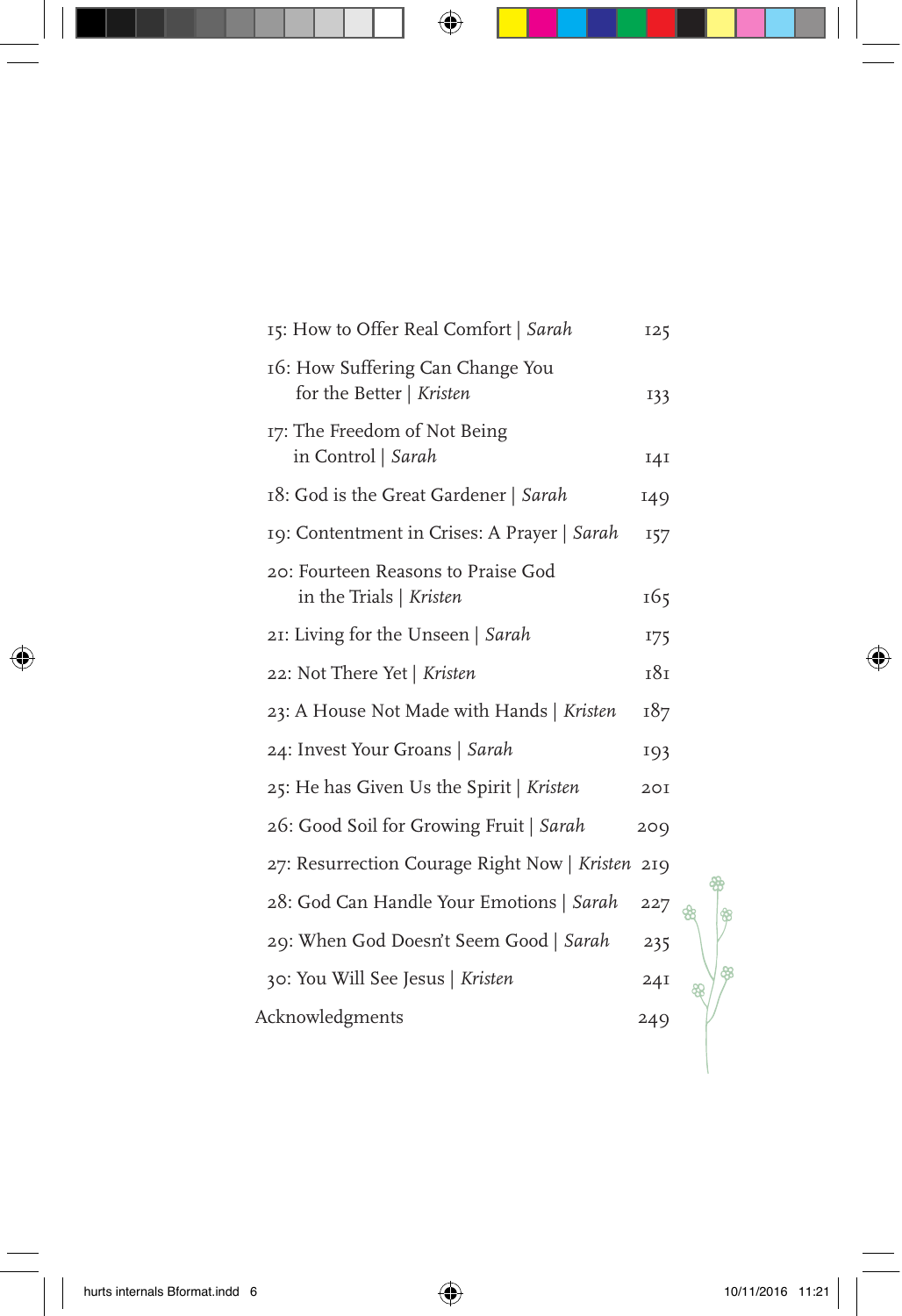Foreword

T he suffering itself is bad enough—whether it is brought about by a physical condition or injury, by a sudden loss, or an ongoing situation—but what adds to our agony is our pursuit to discover some meaning in it. When our suffering seems random or senseless, and we can't come up with anything good to point to that has come out of it, the if-onlys are relentless. We don't want our suffering to be for nothing.

We can continue stewing in our chaotic thoughts and unanswered questions, or we can allow the perspective of the Scriptures to begin to shape our perspective. We can allow the truth of the Scriptures to correct our faulty assumptions about the "good" that God has promised to work all things together for. We can allow the hope of the Scriptures to diffuse our despair.

That's what Kristen and Sarah have provided in this solid book—a feast of perspective, truth, and hope to feed upon when our insides are eaten up with frustration, fear, disappointment, and difficulty. They have opened up and examined the Scriptures in search of wisdom and insight for themselves and for all who will invest themselves in this book.

In the midst of suffering, we often feel that there is nothing that can fix the hurt. And while Kristen and Sarah offer no quick or easy fixes (in other words, false promises) as they work their way through 2 Corinthians 4 and 5, what they do offer is very real and substantive:

- *~* encouragement that it is possible to suffer and "not lose heart"
- *~* the illumination of "the light of the knowledge of the glory of God in the face of Jesus Christ"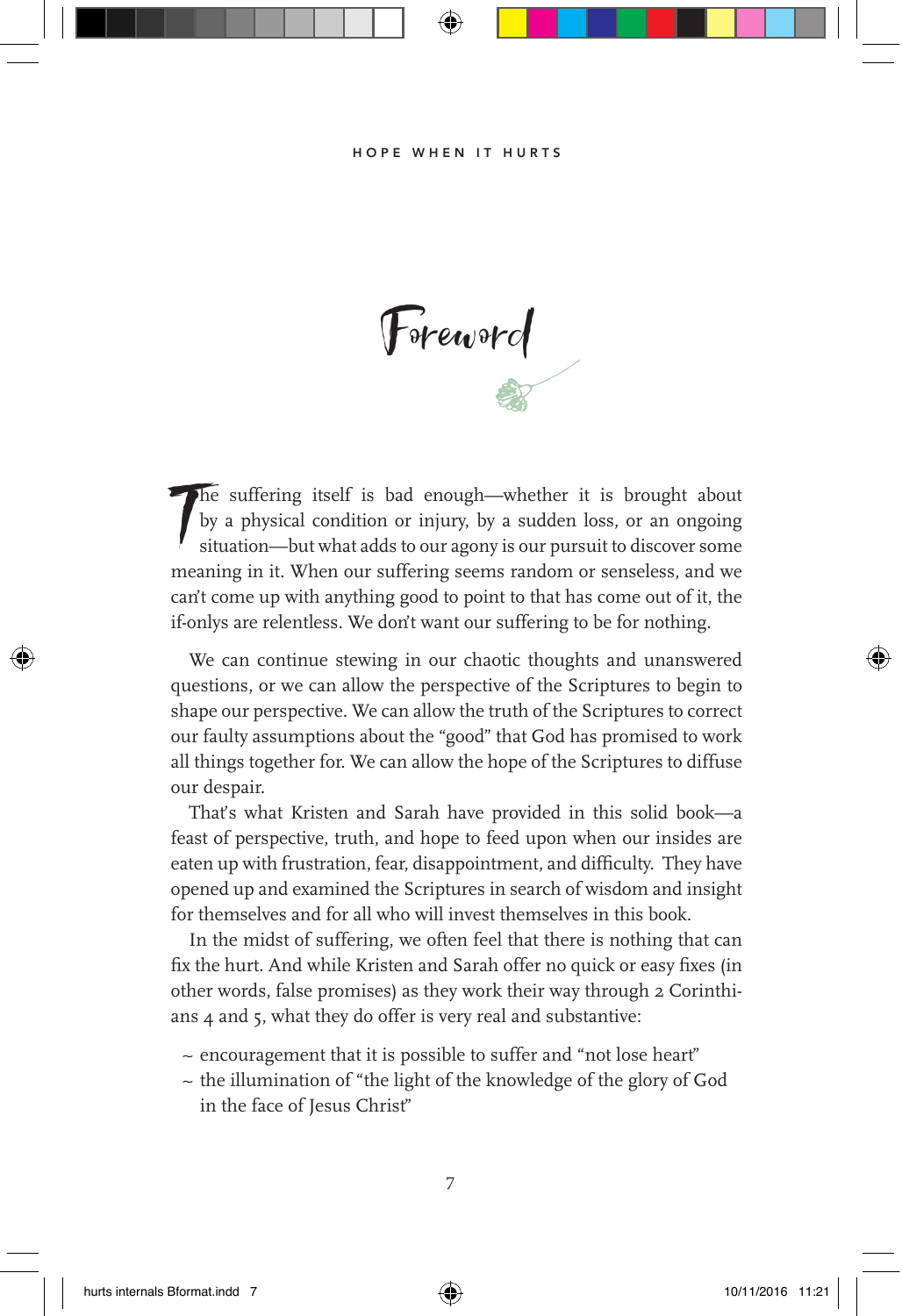- *~* the privilege of exercising "the surpassing power" that "belongs to God and not to us"
- *~* the reality of being "afflicted," "perplexed," "persecuted," and "struck down" along with the rugged confidence that we are not "crushed," "despairing," "forsaken," or "destroyed"
- *~* the vibrancy of "the life of Jesus" being "manifested in our mortal flesh"
- *~* the experience of being renewed day by day
- *~* the expectation of an eternal weight of glory beyond all comparison

Because of what we read in 2 Corinthians 4 and 5, we have everything to look forward to, even when day-to-day life here is very hard— "a house not made with hands eternal in the heavens." And we're clear on what we should do even as we endure unwelcome and oftentimes unbearable suffering:

- *~* We are always of good courage.
- *~* We walk by faith, not by sight.
- *~* We make it our aim to please him.
- *~* We persuade others.
- *~* We are ambassadors for Christ.

Perhaps best of all in this passage that is so capably illuminated in this book, we discover the best news ever heard by anyone who has felt the impact of the curse on creation in their body or in their relationships or in their circumstances—the good news that the new creation has come. The new creation that will one day rid this world of the curse of sin and will heal all that is broken and disfigured and unwell has already begun its life-restoring, reconciling work. It's begun on the interior of our lives. All who are in Christ are even now drawing their life from his life, their health from his health, their thoughts from his thoughts, and their hope from him who is our hope. Even now he is making all things new.

As deeply and profoundly true as all that is presented in this book may be, anyone who has suffered knows that it is hard to receive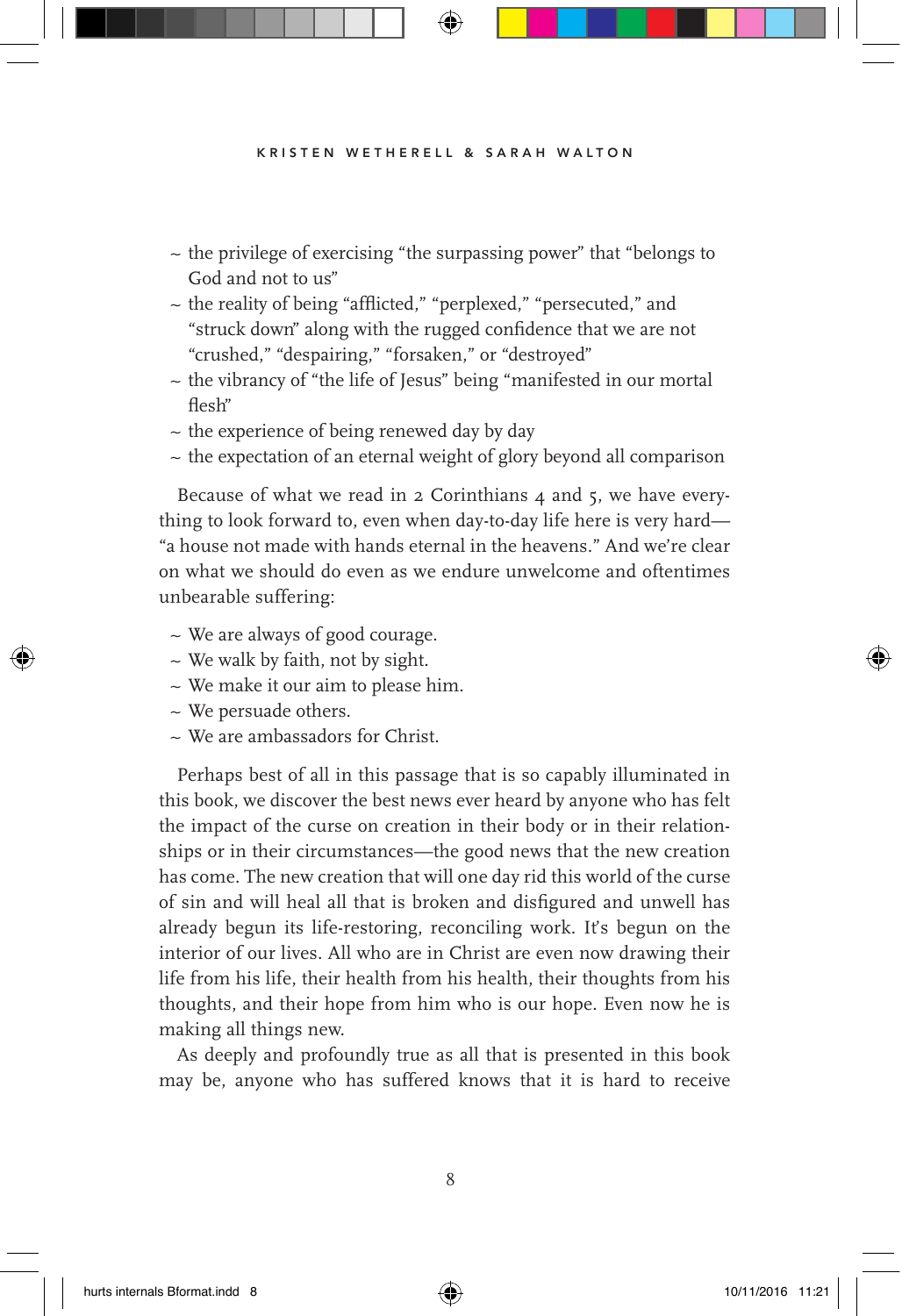instruction and encouragement from those whom we think have not suffered themselves. We want to hear from those who have walked, and perhaps continue to walk, in dark valleys, and yet have found Christ to be a light to them, the Spirit a comfort to them, the Father taking care of them. That's what makes Kristen and Sarah such good guides for those who hurt. May you find their companionship and insight a comfort to you on your own journey through the dark and difficult path of life in this world.

> *Nancy Guthrie Author of What Grieving People Wish You Knew*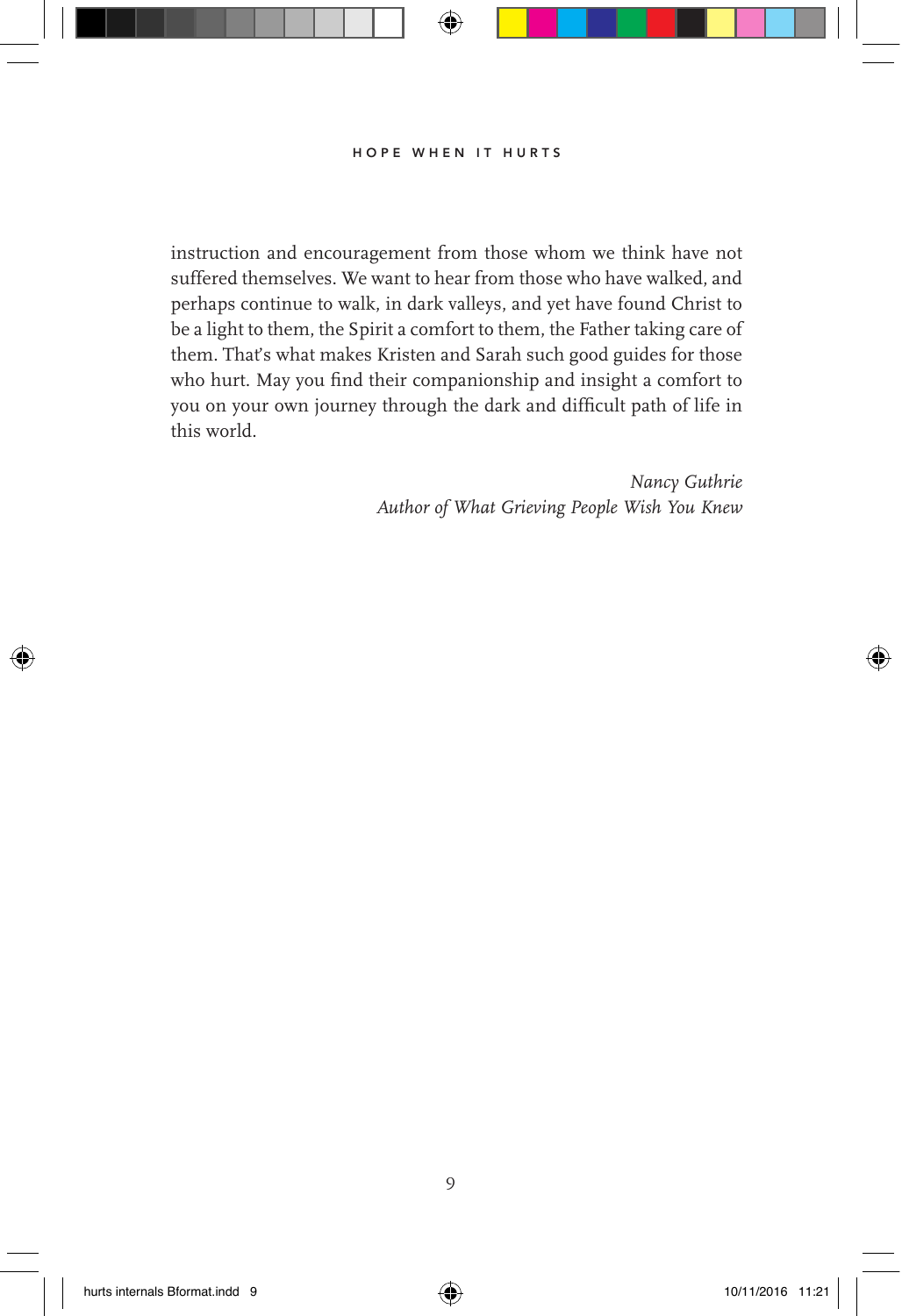

Kristen is Ministry Content Manager at Unlocking the Bible and blogs at kristenwetherell.com. She is married to Brad.

**@KLWetherell** (o) kristen\_wetherell



Sarah is married to Jeff and is mother to four young children. She lives in Chicago and blogs at setapart.net.

@Swalts4 y. sarahwalton543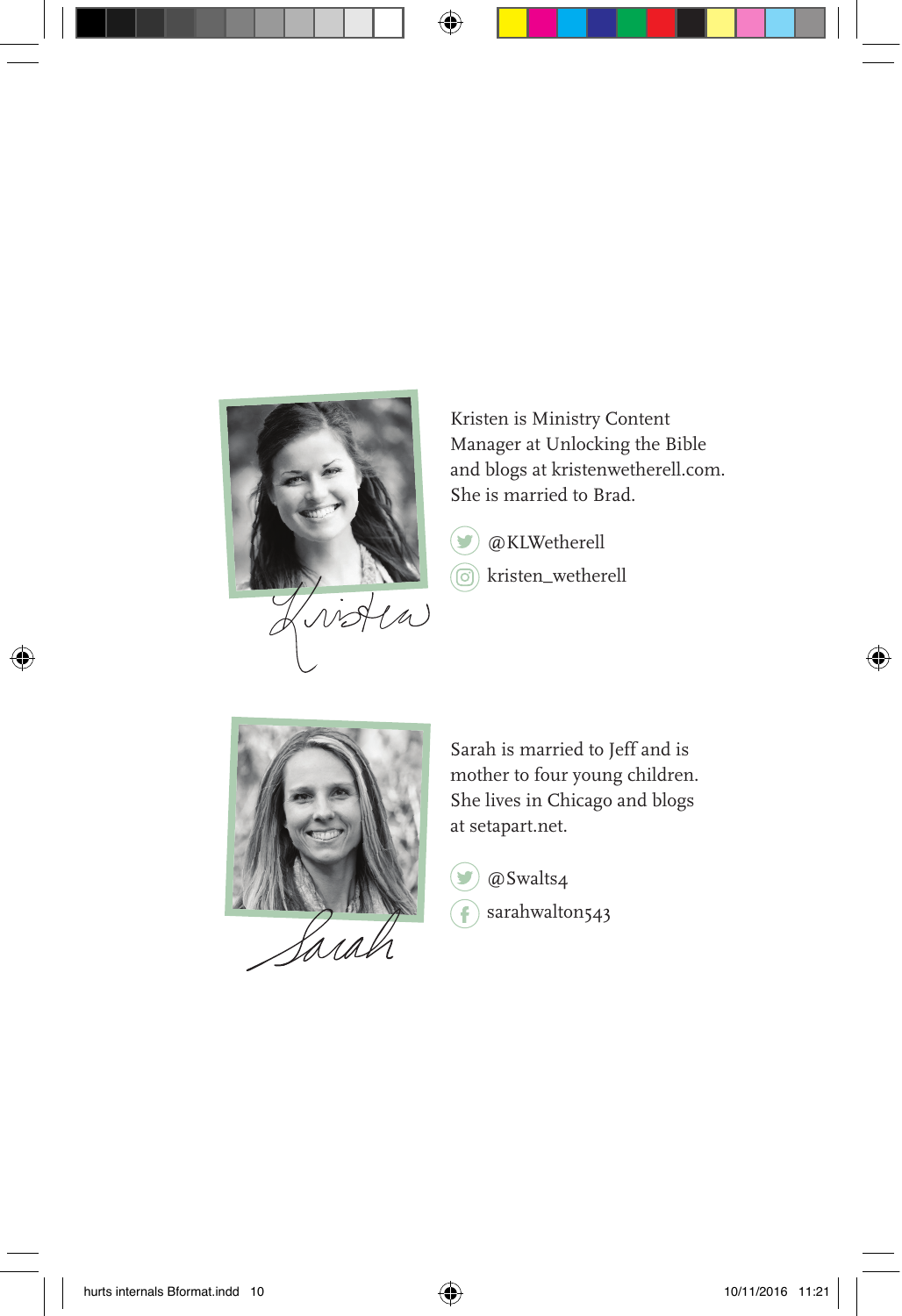Introduction

L ife hurts. We're no strangers to this fact. It's why we wrote this book. And not simply because life hurts, but because there's hope even when it does.

We suspect that you're reading this because you're hurting, or because you love someone who is and wish that you could take away their pain. Perhaps the act of reading these pages is in itself a big deal for you because even the slightest effort feels like it drains you. No matter where you're coming from, whether you're suffering right now or not, we welcome you and are glad you're here.

And if you are currently suffering, we are sorry. We feel for you. But we will not say "we understand" because, most likely, we don't. We don't know your particular situation, or the years of struggle and darkness you've endured. Perhaps our stories share common threads, and if we were having coffee together, we might be so bold as to say, "Me too." Even though your suffering looks different than ours, and may be far greater and harder than we could imagine, we are walking through pain along with you. Pain of different sorts, but pain and suffering nonetheless.

When we are hurting, the pain affects our view of everything—including our view of God. Perhaps yours made you doubt God for the first time, or think about him for the first time. It may have made you grow in your love for him, or in your anger or disbelief. It may have caused you to pray for the first time, or the first time in a long time, or to stop praying at all. Most likely, it caused a conflicting set of feelings toward and questions about God. In all our pain, we have found hope in turning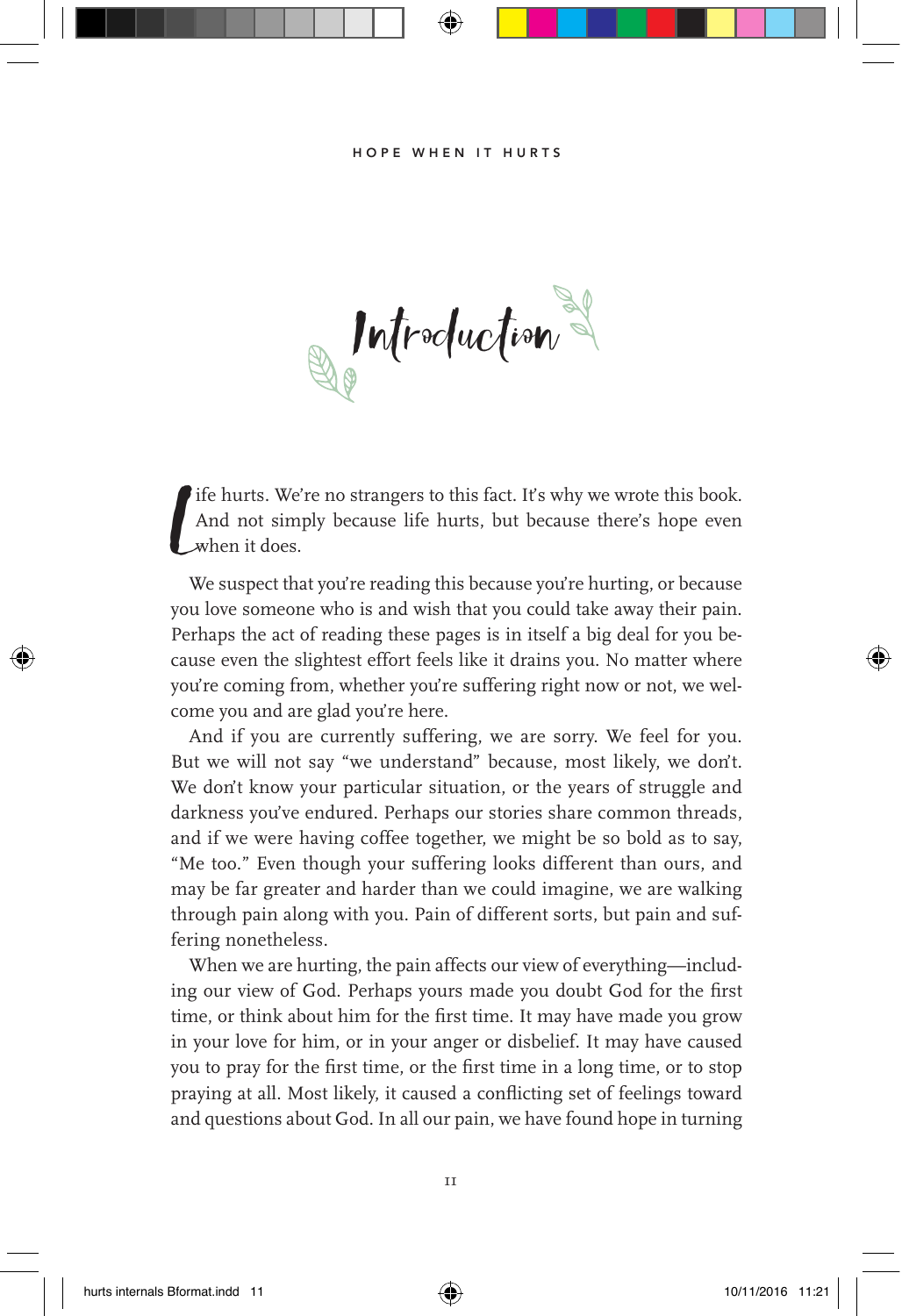to him, not away from him, and in wrestling with reality rather than trying to ignore it. This book is in many ways a product of our journey and struggles.

In the following pages, you will find 30 biblical reflections to help you grasp God's purpose in your suffering. Each chapter is relatively short and accessible and (we hope) will take you to the truths of the Bible in a way that gives you hope. You will not find this book to be a comprehensive theology on suffering; nor will you find in it all the answers to your questions. You will find overlap and some repetition through the chapters, because God repeats great truths in his word, and we need reminding of them more than we may think! Though we dig deeply into God's word, this is not an exhaustive Bible study. We hope it will not only inform you intellectually, but help you emotionally.

And it was not written on the other side of suffering, but in the trenches and in the pain. There are moments when we marvel that we even finished this book at all, because of how our own sufferings were woven throughout the whole process.

### Kristen's Story

By junior year of college, the healthy, pain-free life I had known began to slowly disintegrate. Over a period of six years, I went from running races and performing theater and energetic days to perpetual weakness, inhibited movement, and chronic fatigue that put me in bed at 8:30pm. I moved to New York to pursue my dream of being a professional actor. And soon I moved back home again, exhausted and in pain. I knew something wasn't right, but no doctor could give me an answer. Every new visit left me with the question mark of defeat, as the easy answer would be repeated: "You're fine. You're young. Go home."

Yet, the problems worsened as the years passed. After a long day of typing at work, my arms and hands would ring with aching pain, to the point that I couldn't perform simple tasks like opening jars, doing laundry, even holding a pencil. My knees and feet raged with a similar pain, and my ability to exercise—even take short walks—vanished completely. The fatigue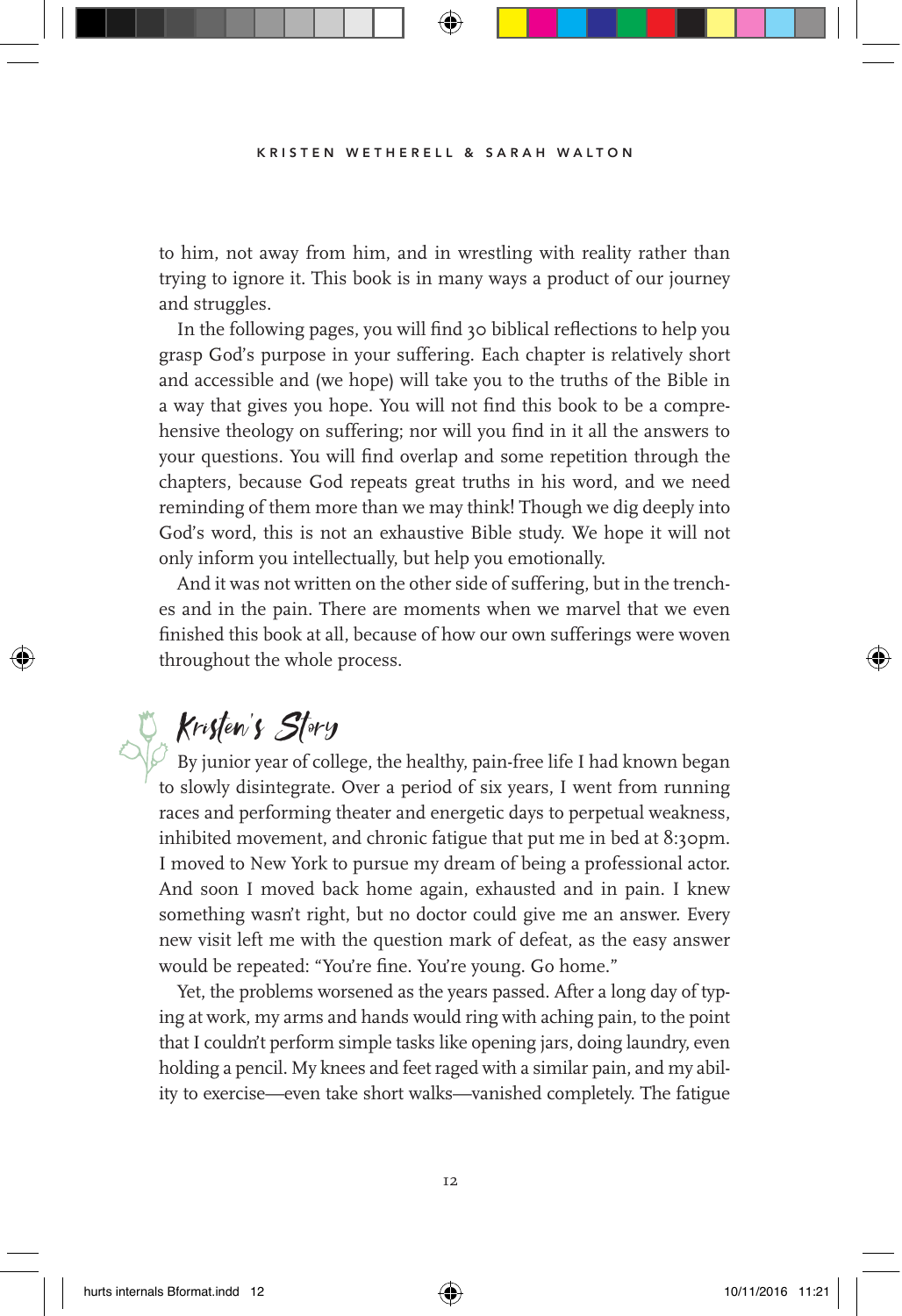felt like waves of heaviness, like crawling through a dense fog, that would keep me from focus and any sense of normality. There were days when I wondered if my health was completely slipping away.

After six long years, my husband, Brad, and I saw a Lyme-literate doctor because my symptoms matched those of Lyme disease. The day the nurse called with confirmation was bittersweet: so good to have an answer; so scary to realize the road ahead of us. But by God's grace, and after two years of treatment, we have every reason to believe the Lyme is gone (I stay up later than Brad some nights!). Even still, as we sometimes say to people, "The war is won, but the city is ravaged." My body has been left weak and has years of rebuilding to do; some days are long and hard and strewn with discomfort. My struggle with pain looks different now, but it's still an everyday fight: discouragement stemming from dashed dreams, the frailty of a broken body, and the fight to persevere in hope.

Sarah's Story

Without going into detail, during my four years of high school, I experienced bullying along with a form of abuse from peers. At the same time, circumstances that were out of my control brought some devastating re-direction in my life, the most difficult being the end of my athletic dreams. It all sent me into a downward spiral, leading to an eating disorder, a broken relationship with my parents, and depression that resulted in my being admitted to the hospital. It was there that I gave up my attempt to live both for Christ and for the world, and committed myself to following Christ.

Life seemed to become smoother for a time. I met my husband at 20, and to my great surprise I was married and a mother by 23. That was a decade or so ago—and the last 10 years have been greatly marked by loss. From a young age, our eldest son began displaying behavior that was defiant and destructive, and has caused a decade of confusion and chaos in our home. Countless doctors, tests, and evaluations seemed to leave doctors shaking their heads, and all we were left with in the end was an increased financial burden and growing fears. Everything was affected by his illness.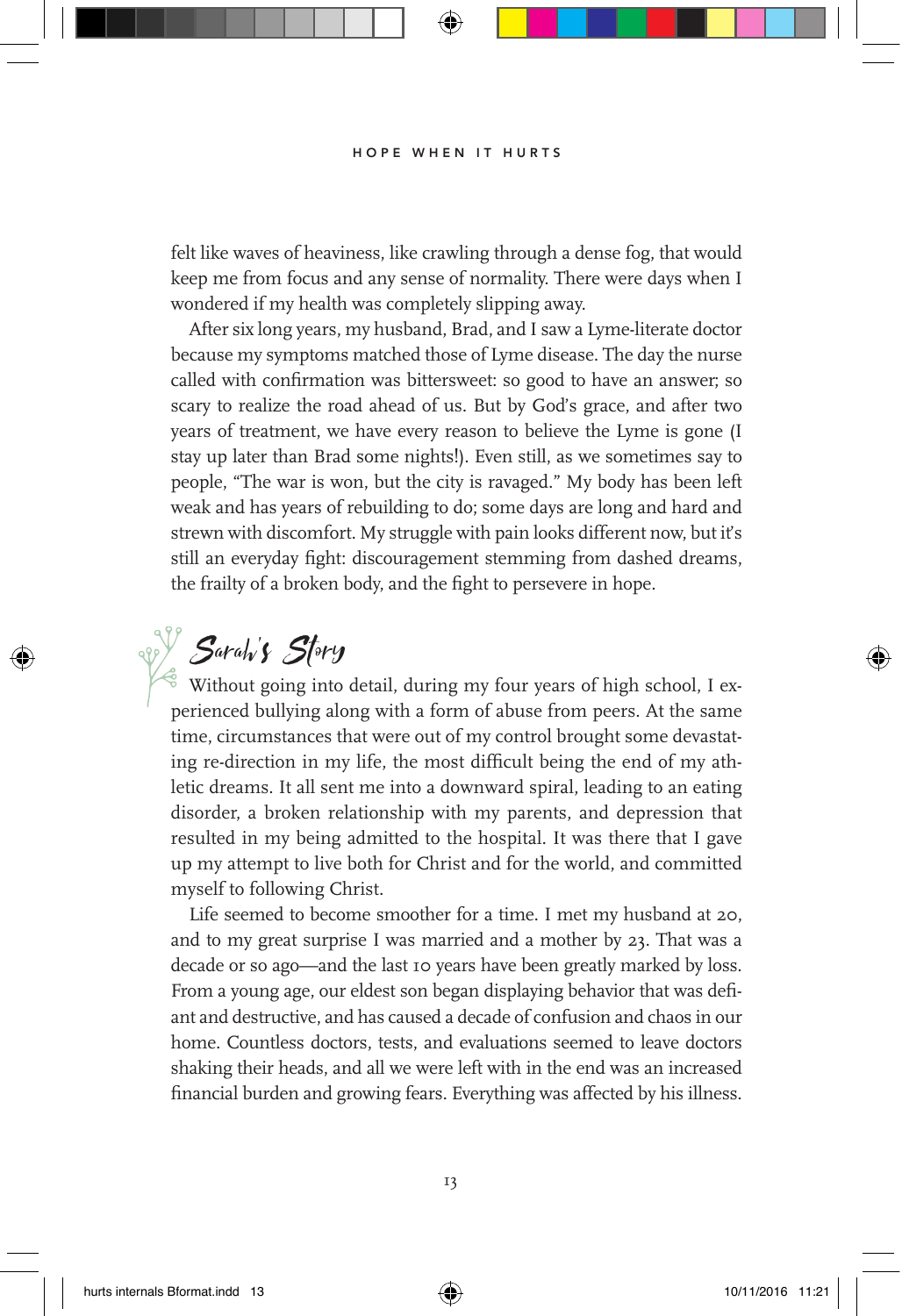Along with that, my own health grew worse, and with each of the four children I bore, I found myself increasingly unable to function through my chronic pain and illness, along with an ankle injury that left me unable to do much of what I used to love. As my son's disorder continued to intensify, confusion and hurt began to grow in our other children, and our marriage began to suffer under the weight of it all. When we were at our lowest point, convinced that we couldn't endure anything else, my husband lost half of his income and we were forced to sell our dream home and downsize to a smaller rental home as medical expenses continued to pile up. Our family was in crisis. We were broken and wondering where God was and what he was doing. I found myself battling despair, hopelessness, and deep questions of faith that I had never had to face before.

In 2015 we were referred to a group of doctors who diagnosed me with Lyme disease. It wasn't long before this led to testing which revealed that the increasing illness in all four of our children, as well as my husband, were the result of Lyme disease being passed on from me. While we have clarity on one of the enemies we are fighting in our home, now we have a new battle before us: costly, time-consuming treatments, with continued confusion and no guaranteed certainty of complete healing. And then there is the loneliness—because my son's Lyme disease causes him to exhibit aggressive behavior, it keeps us from many normal parenting activities and leaves us feeling weary and broken by its multi-layered effects.

Every day is still a day of uncertainty as I endure the ups and downs of my son's challenges, all four children's Lyme disease, and my own chronic pain and fatigue. It is a moment-by-moment choice to press on through the trenches or give way to the crushing burden of my surrounding circumstances.

#### Hope in Your Hurts

Suffering is an awful thing. In our hurt, we react in many ways: trying to hide ourselves from it, raging against it, melting down, attempting to numb the pain, even steeling our resolve to beat it. But there's more to suffering than merely getting through it with gritted teeth. Affliction invites us to wrestle with what God might be doing, to seek him right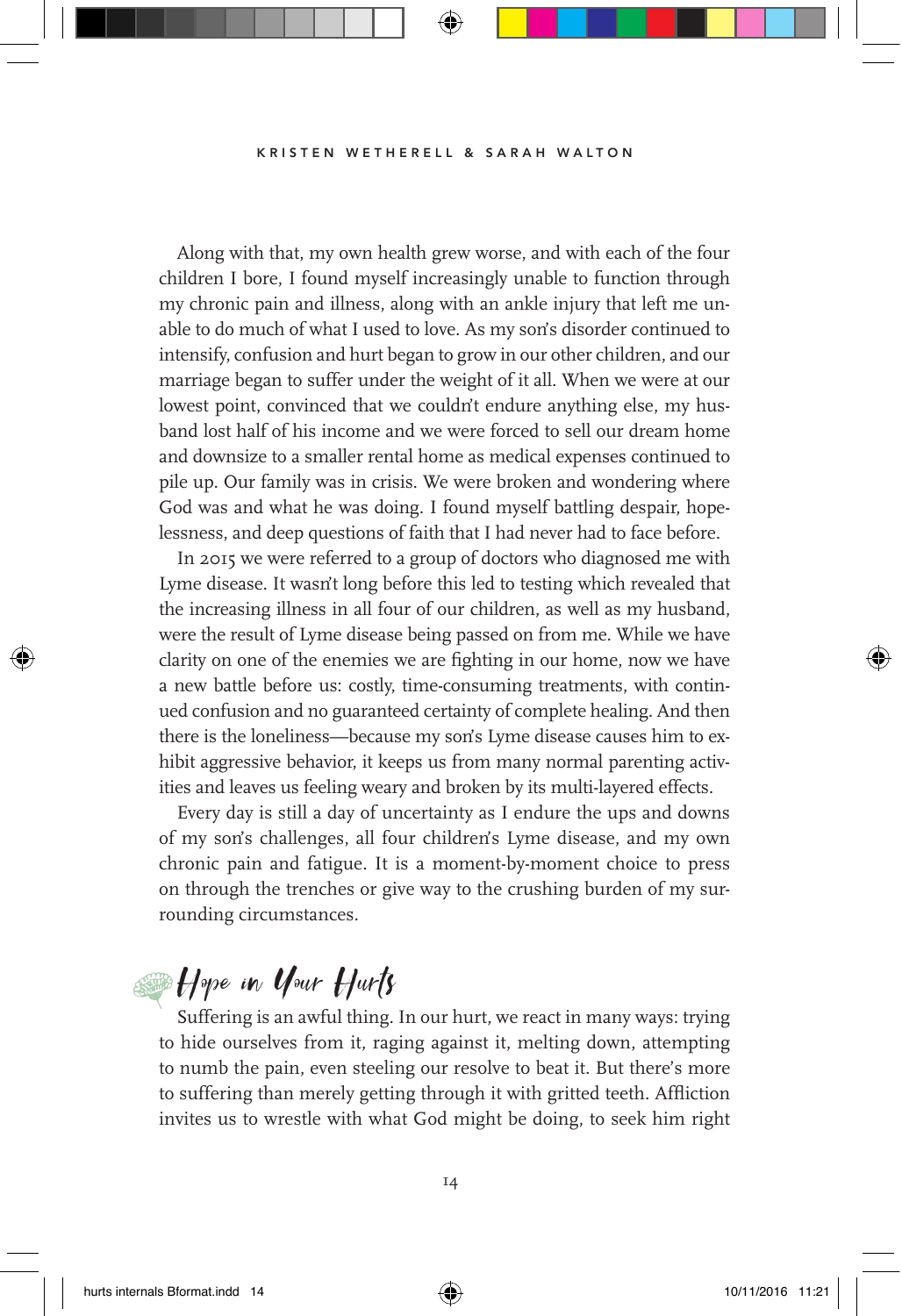now in the midst of the pain. The wrestling doesn't come easily—but it does bring hope.

So we wrote this book for you, to point you to hope, because there's more to our suffering than meets the eye. This book is about the God who offers hope, even joy, in suffering. It's a journey through 2 Corinthians 4 and 5, where we see that God wants to give us hope not just beyond our hurts but in our hurts; that he wants us to see how he is able to work in and through suffering and ultimately give us himself.

If you are a Christian then—whether you feel it or not—these things are true of you and for you. If you are not, then they could be. Please remember as you read through that hope and joy in suffering are found in giving your life over to Jesus, to walk with him as your ruler and trust him as your rescuer.

You can read your way through the whole book, or go in any order; read one chapter a day when you have a moment, or one per week (though occasionally chapters refer to one another, we wrote them to work well in any order); go through it with a friend, a group, or by yourself; engage with the reflection questions at the end of each chapter and spend time in prayer; and write down your thoughts, insights, questions and prayers on the journaling pages. You can also use the other resources we've created for you at: thegoodbook.com/hopewhenithurts.

We praise God for how he has kindly allowed us to write this book, and we praise him that you are reading it. Our deep prayer is that you would be drawn closer to the suffering Savior, Jesus, who is also the risen, death-defeating Lord, able to give the most enduring hope there is.

*Blessed be the God and Father of our Lord Jesus Christ, the Father of mercies and God of all comfort, who comforts us in all our affliction, so that we may be able to comfort those who are in any affliction, with the comfort with which we ourselves are comforted by God.* 

*(2 Corinthians 1 v 3-4)*

With love,<br>Kirsten Sarah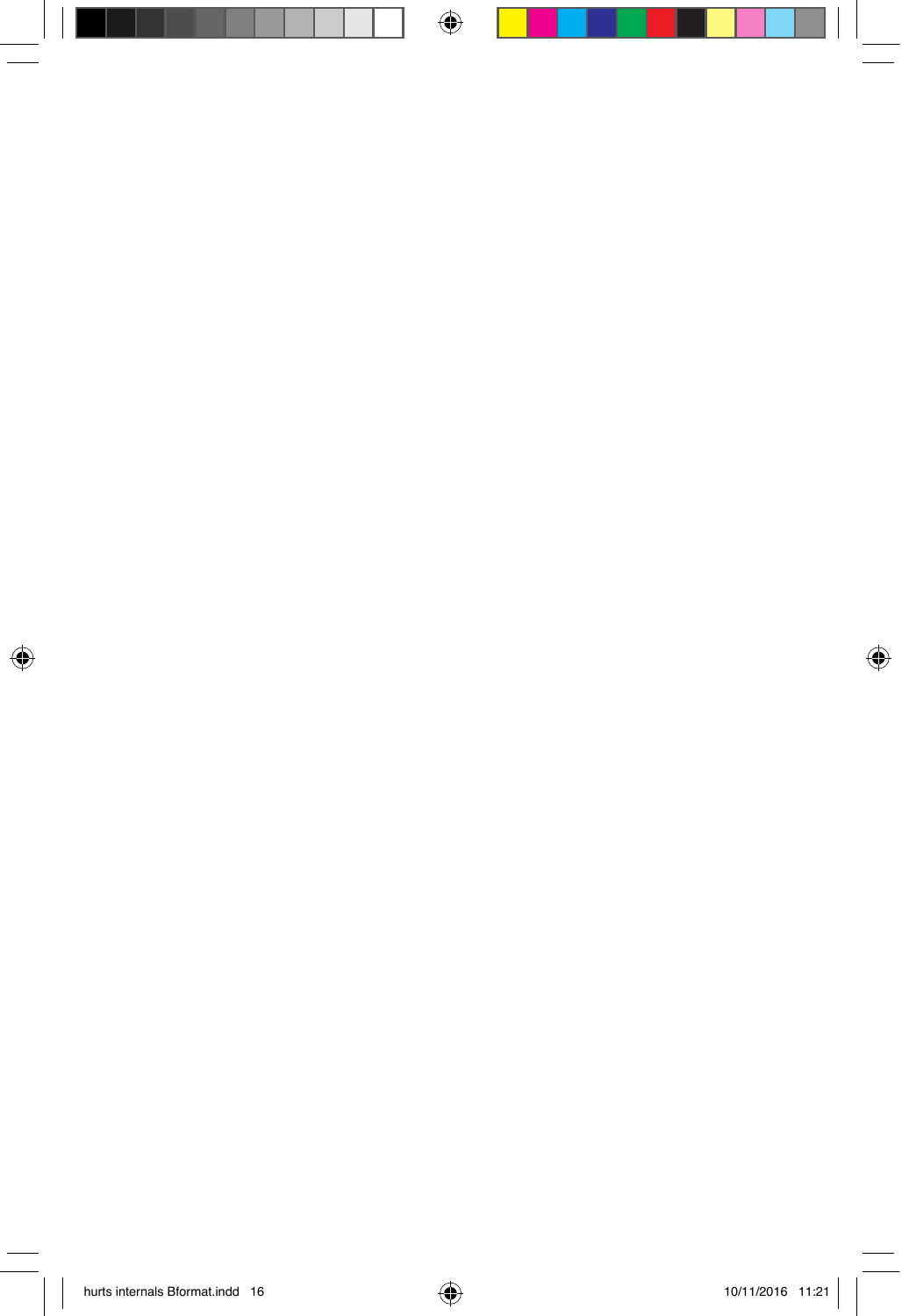#### CHAPTER ONE

The Gospel Makes the Difference

"God, who said, 'Let light shine out of darkness,' has shone in our hearts to give the light of the knowledge of the glory of God in the face of Jesus Christ"

2 CORINTHIANS 4 V 6

o suffer well, you will need the gospel.

T Most likely you are reading this book because you or someone you care about is suffering, and you want to know how to get through it. You may be tired of self-help tactics, which never seem to work. You may well be wrestling with the hard questions of faith. You are fighting for joy in the pain, feeling confused about why God (if he is even there) would allow these trials to touch you.

You need a reminder of what is true, as you fight doubt and the depths of despair.

You want to know what it looks like to suffer well. Rest assured, friend—Sarah and I are with you. That is why we wrote this book.

As I have suffered over the last several years, these questions and many others have brought me to my knees (metaphorically-speaking knee pain doesn't allow me to kneel). Suffering has made me desperate for truth, comfort, and peace. Through the searching and with God's help, I am grasping more and more that the gospel speaks into every aspect of my suffering, giving me hope and purpose.

This has come through a growing understanding of the gospel, and how it impacts every nook and cranny of life, from the mundane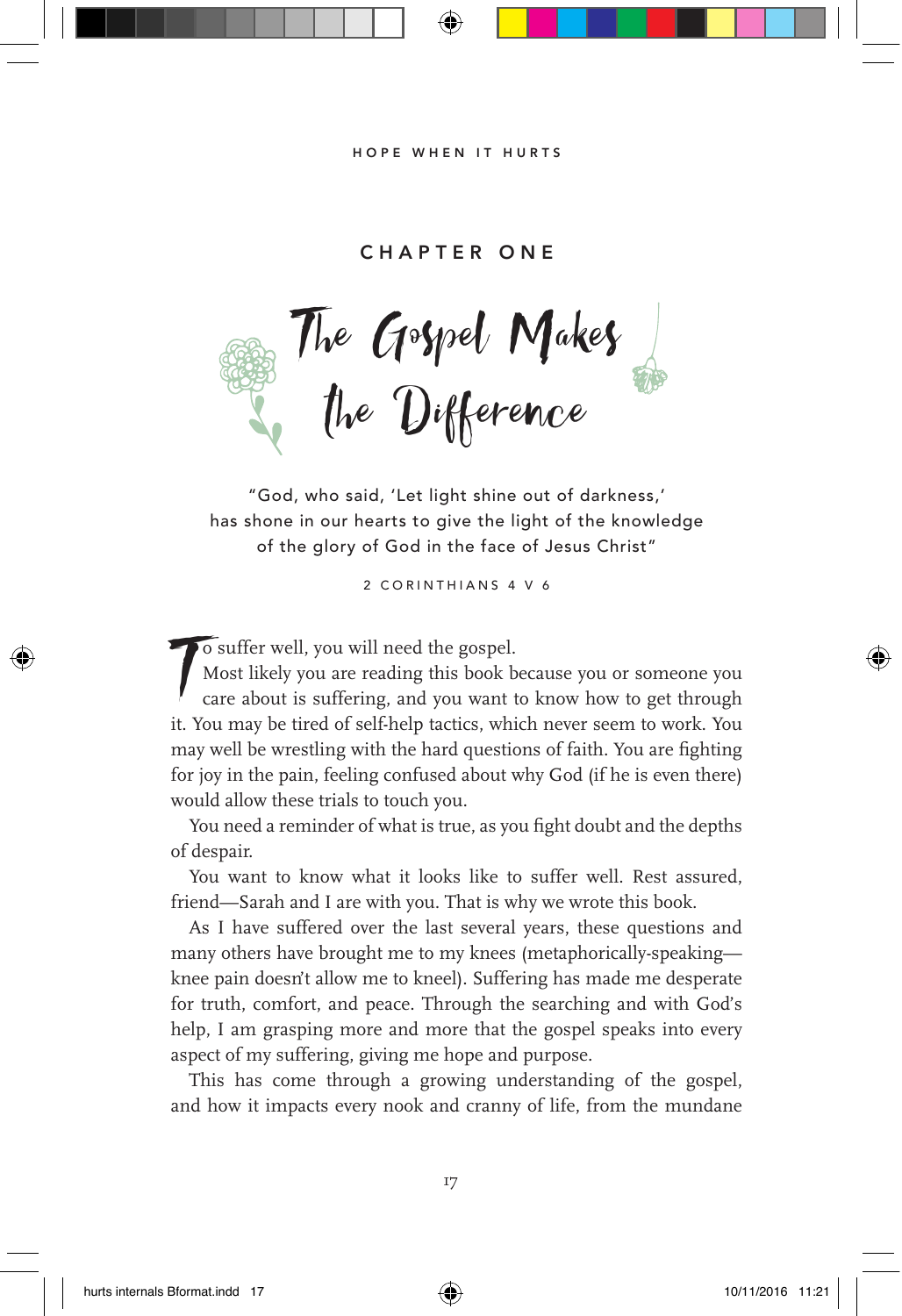struggles to the most devastating of tragedies, as well as in the daily smiles and the greatest joys. As I write this, I'm laying on our couch, pain throbbing through my right leg. I'm not even sure how I managed this one—I hurt often for inexplicable reasons—but I'm acutely aware of pain's realness, and how it exposes my need.

And I need something to meet my need, something beyond meds and appointments and good luck. What I need, and you need, is the truth about Jesus Christ, because our suffering only makes any sense and we only retain any hope when we look at ourselves through a gospel lens.

Apart from the gospel, affliction is a dead end. It is the glass half-empty or worse. Suffering, when removed from a foundation of biblical truth, becomes an obstacle to "get through" at its best and, at its worst, brings us to a place of hopelessness and despair. Maybe that's where you are right now.

But the gospel offers hope, clarity, and joy in times that otherwise would be hopeless, confusing, and crushing. It sounds so simple! But there's a catch: to know this hope, clarity, and joy in suffering, we must know the true gospel. To soak in the light of it, we must think through the great salvation story of the Bible and preach it to ourselves on a daily basis. We need the gospel to suffer well, to bring God glory and to find our joy in him during the darkest of times.

Do you know the true gospel? If we sat down for coffee right now, would you be able to put it into words? And would those words make a practical difference in your every day life?

If your answer is no, you've no reason to worry! God's word provides all that we need for life and godliness, and here is what it says:

*The gospel is the stunning reality of what Jesus Christ has done for sinners—through his perfect life, his death on the cross, his death-defeating resurrection, and his heavenly ascension—to give us eternal life with him, out of his undeserved kindness. And our part is simply to say "yes" to his rescue and his rule.* 

The gospel is anything but normal; it is miraculous. We did nothing to deserve it; through it, we are given far more than we deserve.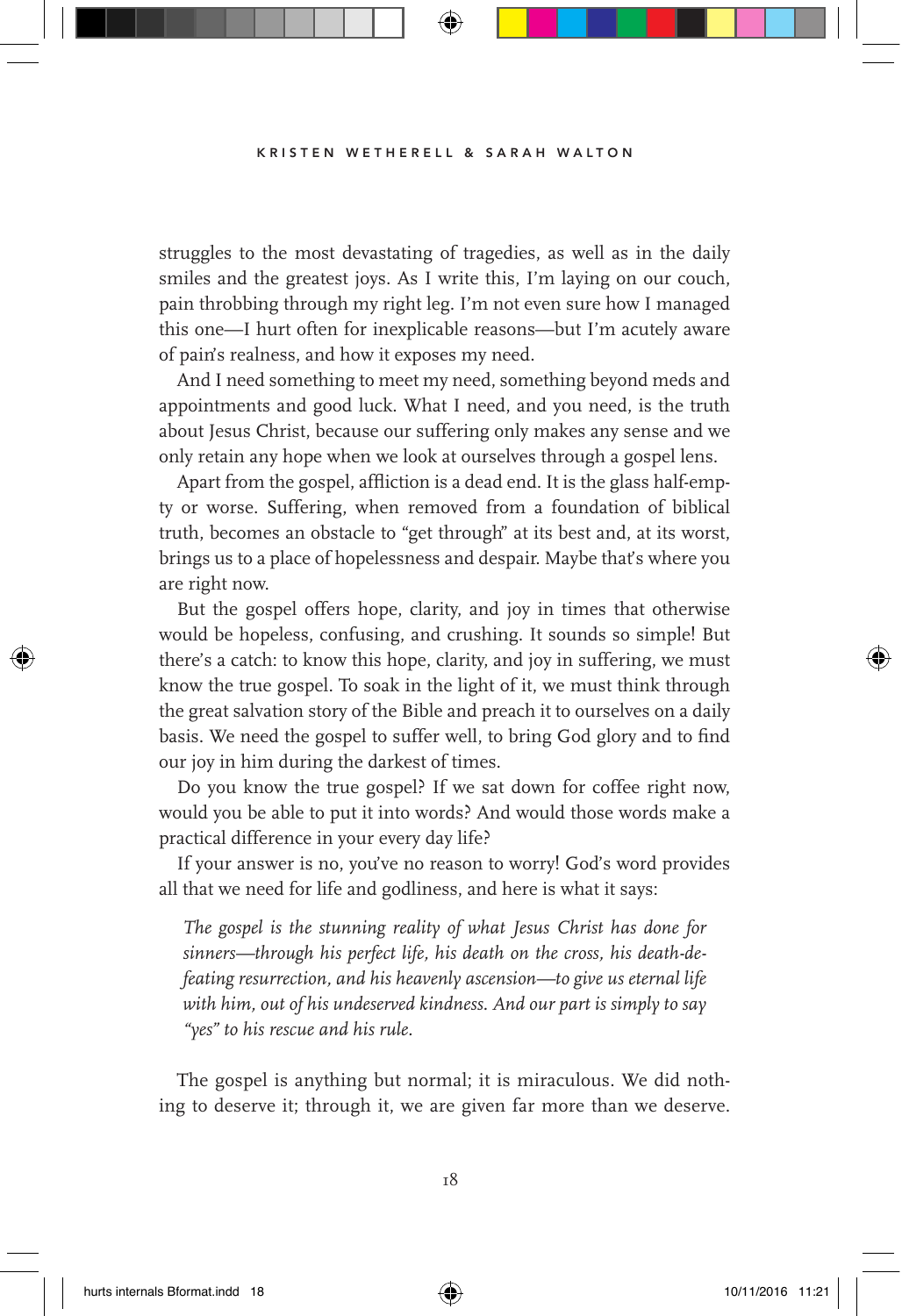In 2 Corinthians 4 v 3-6, the apostle Paul, the great missionary and church-planter, uses the metaphors of light and darkness to explain what Christ has done for us:

*And even if our gospel is veiled, it is veiled to those who are perishing. In their case the god of this world has blinded the minds of the unbelievers, to keep them from seeing the light of the gospel of the glory of Christ, who is the image of God. For what we proclaim is not ourselves, but Jesus Christ as Lord, with ourselves as your servants for Jesus' sake. For God, who said, "Let light shine out of darkness," has shone in our hearts to give the light of the knowledge of the glory of God in the face of Jesus Christ.* 

Light shining out of darkness—if you are a Christian, that's what happened when you believed! Jesus, the light of the world, caused his light and truth to dawn upon your heart, removing the veil and fog of unbelief that once blinded you to him. He gave the light; he did the shining, and you found you could see God for who he truly is and love the gospel for what it really is. And if you are reading this and you are not a Christian, I'm so glad and grateful you have picked this book up; this light is what you need to shine upon your heart.

So let's use Paul's explanation to discover what the gospel is and how the gospel enables us to suffer well:

 $\blacktriangleright$  Suffering Is a Result of Sin Entering the World God created us to know him, display him and be like him, to honor

his loving authority and to follow him; he created us to walk in his light. But we each chose our own way, under our own authority, and rebelled against him. We chose the way of sin, and cast ourselves into spiritual darkness:

*Although they knew God, they did not honor him as God or give thanks to him, but they became futile in their thinking, and their foolish hearts were darkened. (Romans 1 v 21)*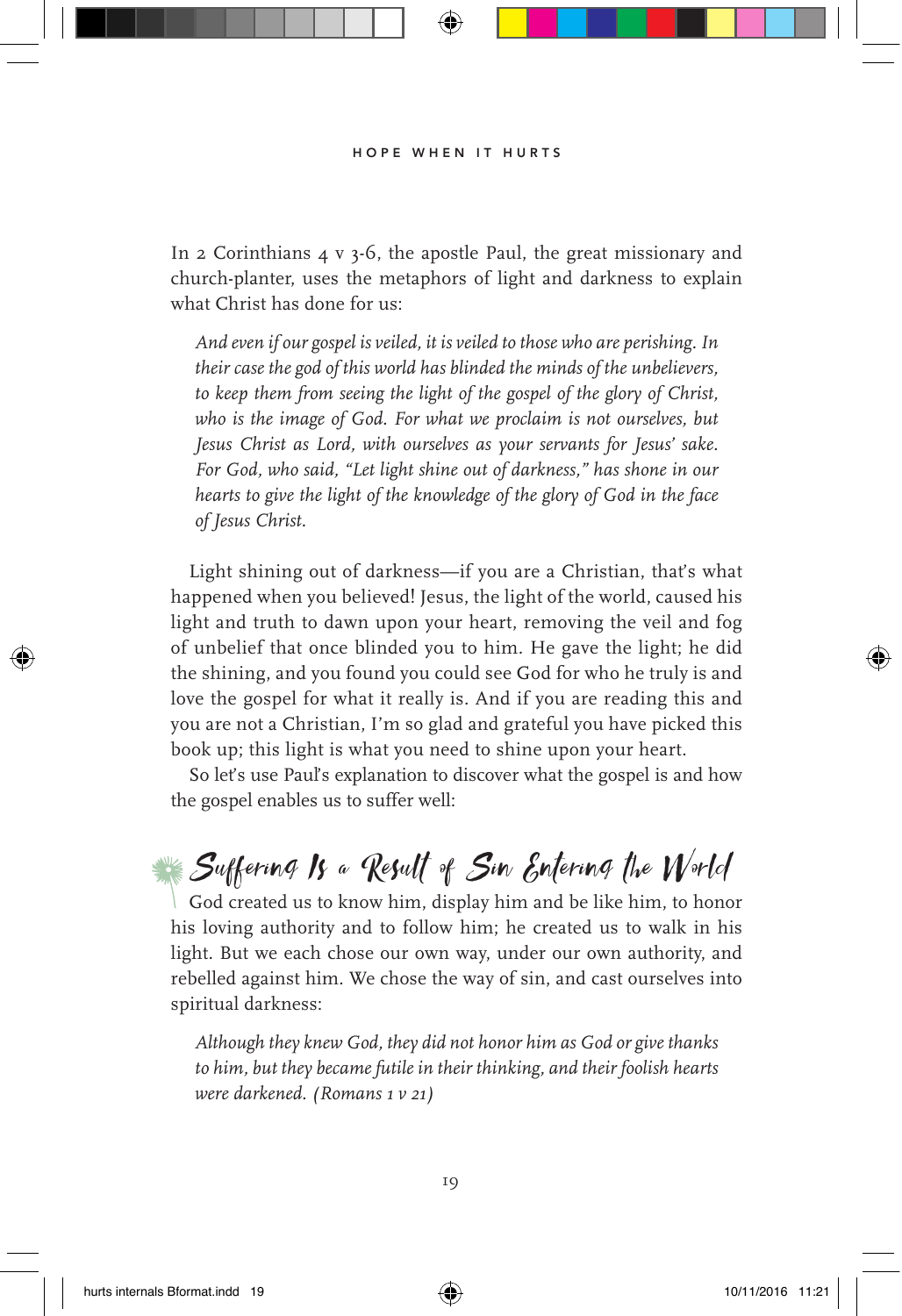Our rebellion against God is the cause of our perishing in darkness. It has made us blind to enjoying life and light in God's presence—the gospel's declaration that Jesus is the God who made us and who knows what is best for us. Our blindness means that we are unable to see God's beauty, trust God's purposes, honor his authority, and dwell near to him—forever.

And sin not only affects humanity spiritually; it has also caused physical, mental, and environmental brokenness—suffering. It's the reason I'm laid up on this couch right now.

Now, I'm not in pain because I sinned. Suffering isn't always or necessarily a direct result of our own sin, but it is a direct result of sin's entrance into the world. It was Adam and Eve's rebellion against God in the Garden of Eden (Genesis 3) that ultimately caused physical and spiritual death, broken relationships, and the difficult, confusing, and tragic experiences we encounter every day.

This is, surprisingly, good news—though it may not feel like it! If suffering has no explanation—if it is merely the misalignment of some atoms, a case of bad luck in the face of a blind universe—then suffering can have no solution. But the general suffering of the human race is a consequence of the sinfulness of the human race. And the gospel is good news for sinners…

#### $\mathbb U$  Jesus Christ Saves Suffering Sinners

 $\mathcal O$  The darkness of sin left us needing the light of the Savior, and so he came. Through the gospel, God has shined his light into our hearts to see our need to be rescued from the darkness of sin—and Jesus is the one who does this for us!

Paul says that Jesus is the Christ, the promised King, who came to show us the wonder and nature of his eternal kingdom. He is also "Jesus" which means "God saves." This man took our place and took our sin, bore the darkness of hell that our sin deserves as he perished in our place, and rose again to open the way into his kingdom for those who would put their eternal trust in him. Because of Jesus, we can enjoy God's glory, light and power, rather than being scared of it, because in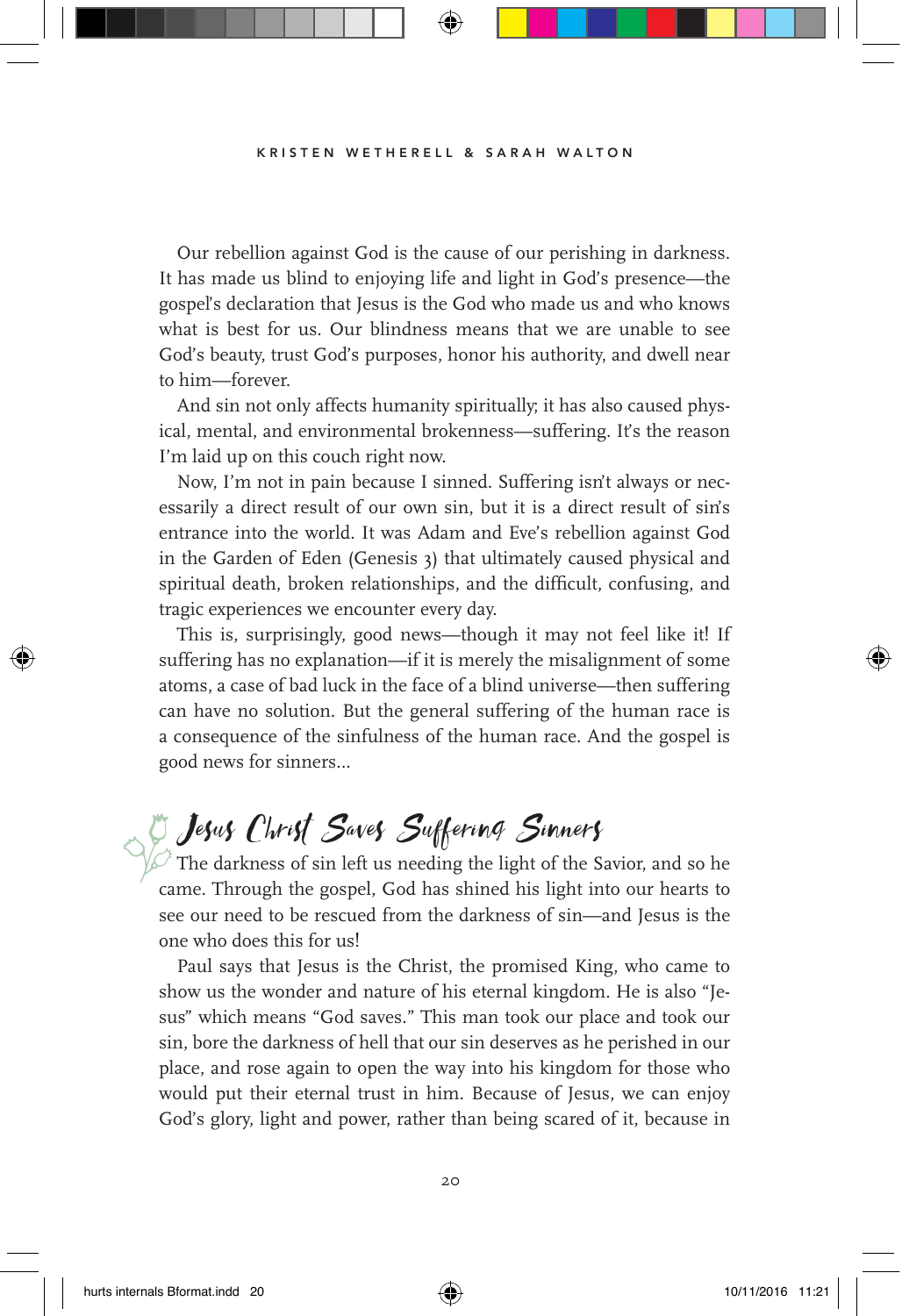Jesus we discover that there is a divine King against whom we have sinned—but we also find that the same King has died to forgive us.

So Jesus suffered to free our souls from eternal suffering. If God has opened your eyes to see your sin, and if you have trusted in Christ to save you from it, then sin no longer has the final word over the eternal destination of your soul—Jesus does. He became your suffering servant to keep you from perishing in sin. Jesus suffered death and was forsaken by his Father on the cross so that your death would become a gateway to eternal life.

Not only this, but Jesus suffered to comfort our hearts in our present sufferings. Through him, you are a child of God. You have a God who is near to you in your trials. You have a God who is at work to transform you into the image of Jesus, and who uses all things—even suffering—for your good.

#### Suffering Will Come to an End

What God is doing in our souls will come to its climax when Jesus Christ returns to deal the final blow to death. Tears, mourning, and pain will be no more when he restores this creation to a new one and takes believers home to final glory (see Revelation 21 v 1-4), and the temporary reign of sin will end, as will all of its effects. "The light of the knowledge of the glory of God in the face of Jesus Christ" (2 Corinthians 4 v 6) will become perfectly clear to us, in all its dazzling wonder, as we finally meet our Lord and Savior face to face and worship him for eternity in the perfection of heaven.

The gospel tells you why suffering is. It tells you how suffering ends. Because of the light of Jesus Christ shining into our hearts, eternal darkness has been defeated, and our present darkness is being transformed.

We need God's gospel to suffer well. We need it every day, and never more than when life hurts. The better we know it, and the more we remind ourselves of it, the more precious we will realize it is. Without it, suffering makes no sense (and neither will this book!)—with it, suffering is transformed. Friend, this is only the beginning of our journey together—there is much more to come!—but it is the only place where we can start, and it will undergird everything else.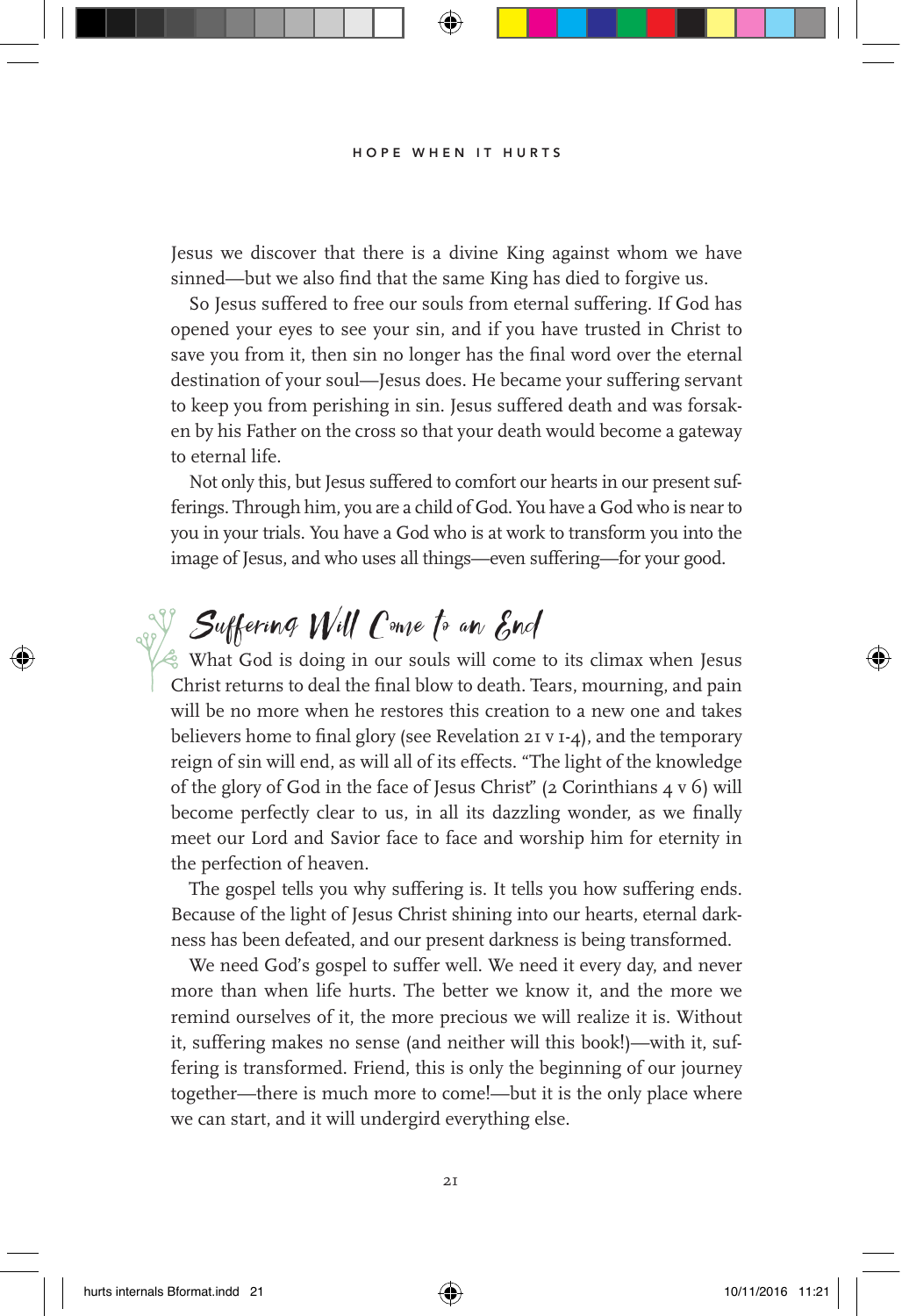# Reflect

- *~* What do you hope to take away from this book as a whole? At the end of our time together, how do you hope to have changed?
- *~* Was any part of this chapter new for you? Do you struggle with any part of the gospel? If you have questions, I would encourage you to talk with a committed Christian or a pastor at a Bible-teaching church; and read through the book of Romans.
- *~* How do each of the three gospel insights on suffering speak to you in your particular trials? Take some time to think about—to meditate on—how the work of Christ speaks to your afflictions and hardships.

## Pray

*Heavenly Father, I am in awe of your gospel, and would like to be more so. I am a sinner in desperate need of a salvation, and you have provided me a perfect Savior in Jesus Christ. Thank you for sparing me from your just punishment in him and for drawing near to me in him. Thank you that there is a life beyond pain and without tears. Please use this book to help me in my present suffering. Amen.* 

*For further meditation:* Isaiah 53; Ephesians I v 3-10; Titus 2 v II-14